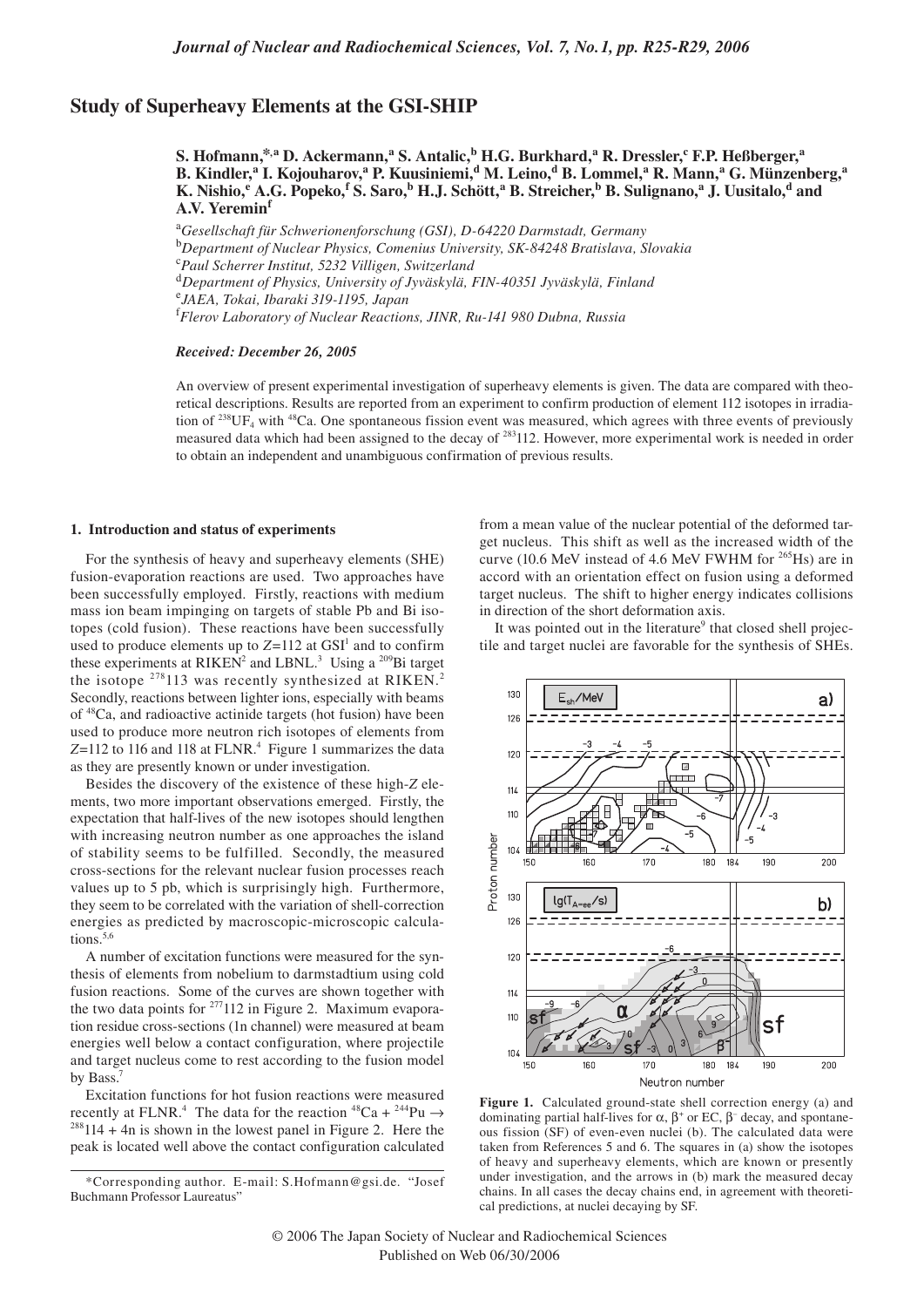

**Figure 2.** Excitation functions measured at SHIP for the synthesis of elements Rf and Hs plus two data points measured for *Z*=112 using cold fusion reactions<sup>1</sup> ( $^{208}Pb$  target) and at the DGFRS of FLNR for the synthesis of element  $Z=114^4$  using hot fusion reaction  $(^{244}$ Pu target). The arrows mark the excitation energy for reactions, when the kinetic energy of the projectile is just sufficient high to reach a contact configuration according to the fusion model by Bass.<sup>7</sup> The excitation energies were calculated using binding energies for the compound nuclei from Reference 8.

The reason is not only a low (negative) reaction *Q*-value and thus a low excitation energy, but also that fusion of such systems is connected with a minimum of energy dissipation. The fusion path proceeds along cold fusion valleys, where the reaction partners maintain kinetic energy up to the closest possible distance. Recent theoretical studies are able to reproduce the measured data. That work is continued by various groups (see e.g. References 10,11, and references therein) aiming to work out reliable predictions for the production cross-sections of SHEs.

# 2. Study of the  ${}^{48}Ca + {}^{238}U$  Reaction

**2.1. Results from previous investigations.** Data from studies of the reaction  ${}^{48}Ca + {}^{238}U \rightarrow {}^{286}112{}^{*}$  are contradictory concerning half-lives and cross-sections. A summary of the published data is shown in Table 1.

Most comprehensive studies of hot fusion reactions with 48Ca beams were performed at the DGFRS of FLNR, see Reference 4. The results from this group are based not only on the reaction  ${}^{48}Ca + {}^{238}U$ , but also on data from reactions for the synthesis of nuclei of elements beyond *Z*=112. These data served as a basis for the preparation of our experiment to search for  $283112$ at SHIP using the reaction  ${}^{48}Ca + {}^{238}U$ .

**2.2. Technical aspects and test reactions.** The <sup>48</sup>Ca beam was prepared from the ECR ion source and accelerator UNILAC at GSI. Metallic, isotopically enriched  $(89.5\%)$ <sup>48</sup>Ca and the ECR oven technique were used. Ions with charge state 10+ were extracted and accelerated by the high charge state injector (RFQ + IH structure) and the UNILAC to Coulomb barrier energies. A mean current of 1.2 pµA was reached on target at a duty factor of 28% (5.5 ms wide pulses at 20 Hz repetition frequency). The consumption of  $48Ca$  was 0.6 mg/h on the average.

The targets were prepared from the chemical compound UF<sub>4</sub>. Layers of 488, 408, and 451  $\mu$ g/cm<sup>2</sup> were evaporated on backing foils of  $42 \mu g/cm^2$  C and subsequently covered with C layers of 10 or 20  $\mu$ g/cm<sup>2</sup>. Details of the target preparation are given in Reference 16. The target thickness was controlled online by registration of elastically scattered projectiles and scattering of 20 keV electrons.<sup>17</sup> The data showed a continuous decrease of the thickness during irradiation. The target wheel was replaced at the latest, when the losses reached a value of 30%. We estimated a mean fading of 20% of target thickness for the calculation of the cross-section. A total of 14 uranium target wheels were used. The uranium content of new and irradiated targets including the performance of the whole experimental set-up was tested by measuring the yield of fusion products from reactions with a <sup>22</sup>Ne beam supplied for two days at half time of the experiment. This test confirmed the results obtained by the measurements using scattered projectiles or electrons.

Properties of SHIP and of the detector system are described in Reference 1. Since that time, however, the detector system was modified. A Si veto detector was mounted behind the stop detector and the Ge detectors were replaced by a four crystal Ge clover detector. The new set-up is shown in Figure 3. During the uranium irradiation the first of the TOF detectors was removed after few days, which resulted in reduced scattering of the ions and deeper implantation into the Si stop detector.

| Duration / day | $E^*$ / MeV | dose $/ 10^{18}$ | events         | $T_{1/2}$ / s<br>event type |           | $x$ n | $\sigma$ / pb               | Ref.           |
|----------------|-------------|------------------|----------------|-----------------------------|-----------|-------|-----------------------------|----------------|
| 25             | 33          | 3.5              | $\overline{2}$ | ER-SF                       | 81        | 3     | 5.0                         | 12             |
| 15             | 39          | 2.2              | $\Omega$       |                             |           |       | < 7.3                       | 12             |
| 29             | 33          | 5.9              | $\Omega$       |                             |           |       | < 2.2                       | 13             |
| 15             | 35.5        | 4.7              | 2              | ER-SF                       | 568       | 3     | 3.0                         | 13             |
| 14             | 31.4        | 5.8              |                | $ER-(\alpha)$ -SF           | (3.4)     | 3     | 0.5                         | 4              |
| 17             | 35.0        | 7.1              | 2              | $ER-(\alpha)$ -SF           | (1.4)     | 3     | 2.5                         | 4              |
|                |             |                  | 3              | $ER-\alpha-SF$              | 2.7       | 3     |                             |                |
|                |             |                  |                | $ER-4\alpha$ -SF            | 6.1       | 3     |                             |                |
| 13             | 39.8        | 5.2              |                | ER-SF                       | 0.00014   | 4     | 0.6                         | $\overline{4}$ |
| 22.5           | 34.2        | 2.8              | 7              | <b>SF</b>                   | $\geq 60$ | 3     | $\mathcal{D}_{\mathcal{L}}$ | 14             |
| $\approx 8.7$  | 31.9        | 2.26             | $\Omega$       |                             |           |       | < 0.80                      | 15             |
| $\approx 7.1$  | 36.3        | 1.85             | 0              |                             |           |       | < 0.96                      | 15             |

**Table 1: Published data from investigation of the reaction**  ${}^{48}Ca + {}^{238}U \rightarrow {}^{286}112*$ **.** 

*E*\* at half thickness of the target layer; cross-section limits given are "one-event" limits which do not include errors from statistical fluctuations.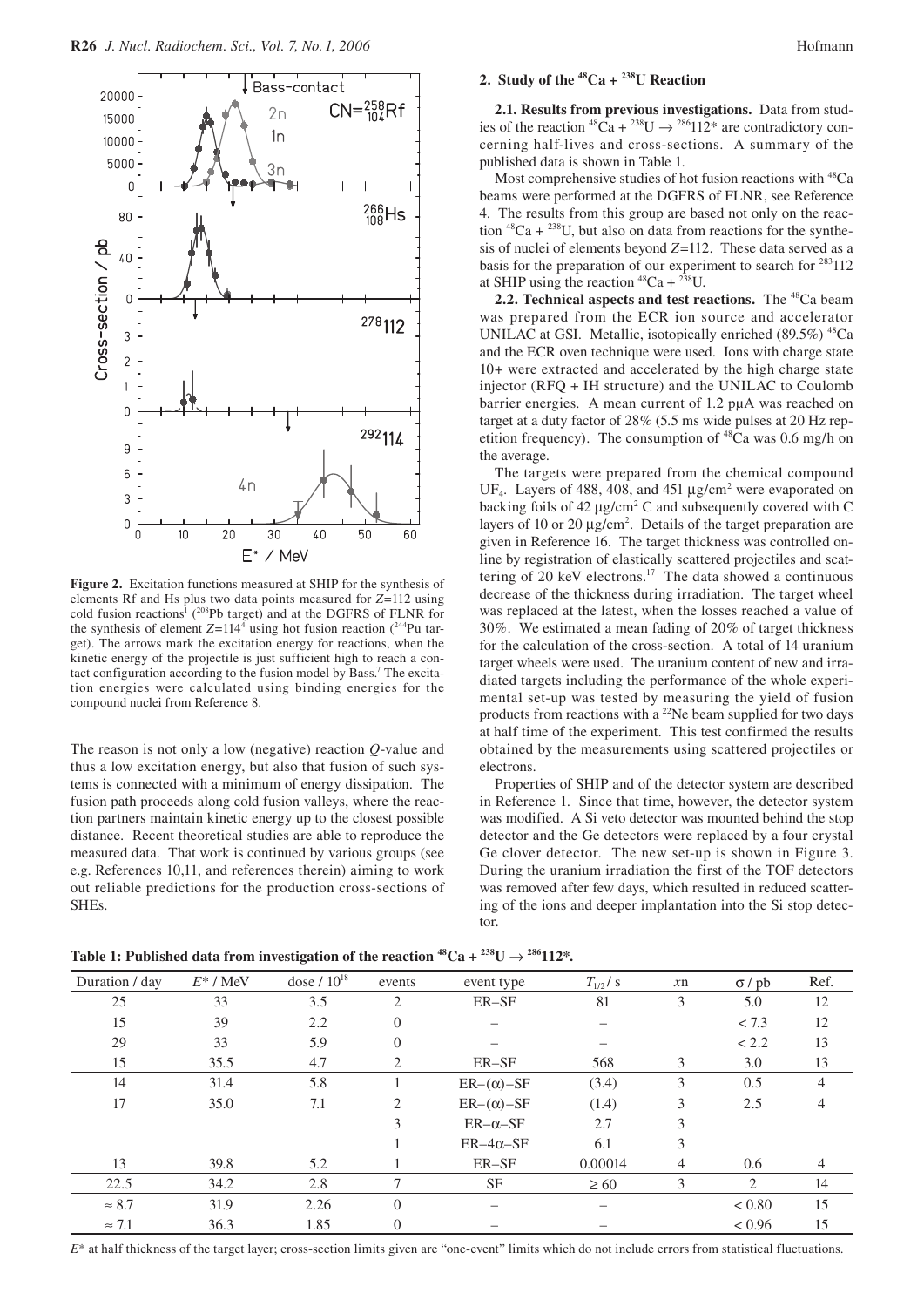Two different field settings for SHIP were calculated using a Monte Carlo method, in order to optimize efficiency for the separation of fusion products from the  ${}^{48}Ca + {}^{238}UF_4$  reaction. Values of 17% and 24% were obtained. Test reactions using a <sup>208</sup>Pb target confirmed the dependence and, because the background did not increase more than proportional, we used the setting with higher efficiency.

The response of the detector system to SF events was investigated especially carefully, expecting that fission will terminate the decay chains of element 112 isotopes. These measurements were performed using the <sup>48</sup>Ca beam and targets of 208Pb and 206Pb before and after the main irradiation, respectively. Half time the main irradiation the reaction <sup>22</sup>Ne + <sup>238</sup>UF<sub>4</sub> was also used for testing purposes. The isotopes produced were <sup>254</sup>No, <sup>252</sup>No and <sup>255,256</sup>No, <sup>256</sup>Md (p3n channel) and their daughter products, respectively. In order to give an impression of the detector response, we plot in Figure 4 part of the data.

The response of the Ge clover detector to SF was obtained from 10,000 SF events. SF−γ coincidences were measured with fractions of 25.6, 31.0, 23.8, and 7.7% for signals in 1, 2, 3, or all 4 of the 4 Ge crystals, respectively. Only in 11.0% of all cases no signal from the clover detector was in coincidence with SF. Vice versa the response of the clover detector to background events was also measured. From 19,000 background events in the Si stop detector with energies >150 MeV the corresponding fractions are 1.8, 0.4,  $6 \times 10^{-4}$ ,  $5 \times 10^{-5}$ , and 97.7%.

**2.3. The experiment at SHIP.** The irradiations at SHIP, including various test reactions, took place from April 6 to June 9, 2005. Duration of the  $^{238}$ UF<sub>4</sub> irradiation, beam energies, beam doses, and results are summarized in Table 2. Chronologically, energies were chosen as given in the table from top to bottom.

No SF events were measured at excitation energies of 37.0 and 32.0 MeV. At the beginning of the irradiation at  $E^* = 34.5$ MeV within 12 hours after the test reaction <sup>22</sup>Ne + <sup>238</sup>UF<sub>4</sub>, we measured 3 SF events. The period of interest is shown in Figure 5. The TKE (energy calibration based on  $\alpha$  particles) of these SF events is 149.4, 141.3, and 154.8 MeV, respectively, which agrees well with the energies of SF events from  $^{255}$ No or  $^{256}$ Fm measured during the test reaction. We assign these events to the decay of <sup>256</sup>Fm on the basis of well known halflives and SF branching ratios.

A forth SF event was measured on May 8, 2005, also shown in Figure 5. The measured parameters clearly identify this event as SF. The energies, based on  $\alpha$  calibration, are  $E_{\text{stop}} =$ 190.4 MeV and  $E_{box} = 15.3$  MeV. These data are shown together with the energies from SF of <sup>252</sup>No in Figure 4. The considerable high TKE is clearly visible. In order to determine the true TKE we used the known TKE of the 252No decay, which is 195 MeV<sup>18</sup> (see Figure 7). The difference to the peak position at 158.7 MeV in Figure 4 is 36 MeV. This energy difference was added to the TKE of the SF event from May 8, which resulted in a TKE of 242 MeV. Assuming a width of the TKE distribution similar to that of <sup>252</sup>No, we determine a one  $\sigma$  uncertainty of ±15 MeV for this one event.

The following properties of the SF event were measured further: no signals from the TOF detectors, signals of 386 and 2068 keV in two of the Ge detectors, appearance during the beam pause at 12.508 ms after beginning of the macro-pulse period which starts with the 5.5 ms wide beam pulse. Finally, the event occurred in strip number 9 of the 16 strip stop detec-



**Figure 3.** Detector set-up at SHIP. For details see text and description in Reference 1.



Figure 4. Detector response to SF events of <sup>252</sup>No produced in the reaction  $48Ca + \frac{206}{9}PbS$  for three different implantation depth obtained by mylar degrader foils of 1, 4, and 8 µm thickness located in front of the Si detector array. The measured energy (α calibration) of the implanted nuclei is given on the right. The three columns show from the left the energy singles spectra obtained from the stop detector, coincident signals detected in the box and the stop detector (here combined in one spectrum) and the total kinetic energy (TKE) as sum of the coincident signals. The energy values given in MeV are the peaks centre of gravity. The energy calibration is based on  $\alpha$  particles and does not include heavy ion deficit energies. Note that at 14.2 MeV implantation energy both fission fragments are detected simultaneously in the stop and the box detector with a probability of 42% relative to all SF signals in the stop detector. This probability is slightly increasing at less deep implantation, because then the probability decreases that both SF fragments are stopped in the stop detector. The arrows in the first row mark the energy values measured from the SF event on May 8, 2005. The implantation energy was 19.5 MeV (see Figure 6), which corresponds roughly to the same implantation depth as for  $^{252}$ No shown in row one, assuming implantation of a heavy isotope of element 112.



**Figure 5.** Mean beam currents in particle µA and appearance of SF events during irradiation of an <sup>238</sup>UF<sub>4</sub> target with <sup>48</sup>Ca projectiles. From May 3 to 6 a  $^{22}$ Ne beam was used for testing purposes.

Table 2: Parameters and results of the  ${}^{48}Ca + {}^{238}UF_4$  irradiation studied at SHIP.

| $^{\prime}$ day<br>Duration / | $E_{\text{proj}}/$ MeV | $E^*$ / MeV | dose $/ 10^{18}$ | event | event type               | $T_{1/2}$ / S            | x <sub>n</sub>           | $\sigma$ / pb       |
|-------------------------------|------------------------|-------------|------------------|-------|--------------------------|--------------------------|--------------------------|---------------------|
| 20.9                          | 239.3                  | 37.0        | $\overline{1}$   |       | $\overline{\phantom{m}}$ |                          |                          | <0.6                |
| 16.8                          | 236.2                  | 34.5        | 10               |       | ER–SF                    | ے . ب                    |                          | $0.7^{+1.6}_{-0.6}$ |
| 14.8                          | 233.3                  | 32.0        |                  |       | $\overline{\phantom{m}}$ | $\overline{\phantom{m}}$ | $\overline{\phantom{m}}$ | < 0.8               |

For *E*\* and cross-section limits see footnote to Table 1.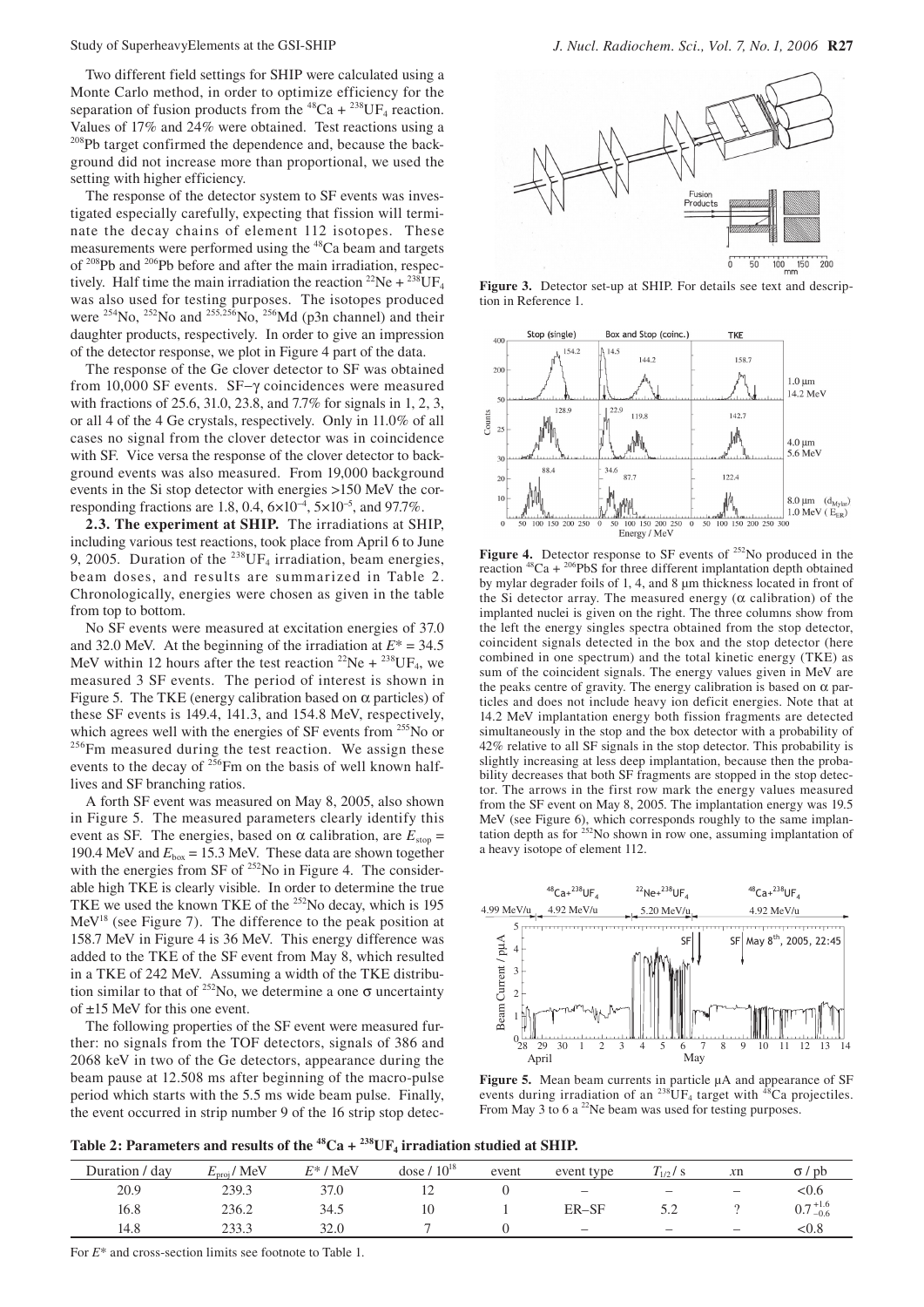

– Time-of-flight / channel

**Figure 6.** TOF (inverse time scale)–energy spectrum from the reaction  $^{48}Ca + ^{238}UF_4$  with all signals (marked by crosses) appearing 1000 s before the SF event from May 8, 2005 and within a position window of  $\pm 1$  mm <sup>48</sup>Ca + <sup>206</sup>PbS (right side). In that plot the branches show, with increasing energy, scattered projectiles, scattered target nuclei and <sup>252</sup>No evaporation residues. It was taken from an 11.5 hours irradiation in which a beam dose of  $3.4 \times 10^{17}$  was reached. Contour lines begin at 201 counts and are plotted in steps of 201 counts. The structure on the projectile branch is an artifact from the graphics program. The contour lines on the left plot begin with 49 counts and are plotted in steps of 49 counts. For this underlying contour plot all data of the <sup>238</sup>UF<sub>4</sub> irradiation at 236.2 MeV beam energy were taken, which were measured after the test with the <sup>22</sup>Ne beam during a period of 12.1 days and at a beam dose of  $7.1 \times 10^{18}$  projectiles.



**Figure 7.** Shown is the Viola-Seaborg systematic of SF nuclei. The horizontal line at 242 MeV marks the TKE value of the SF event measured on May 8 in our experiment. The ±1σ uncertainty of the mean TKE for this SF decay is also given. Marked at 195 MeV is the TKE of <sup>252</sup>No,<sup>18</sup> which was used for calibration. The TKE of our event was added to a figure taken from Reference 4, which shows data recently measured at FLNR (filled squares) and previously measured data<sup>19</sup> (open squares).

tor at a vertical position of 30 mm from the bottom. The signal from the 28 segment box detector was derived from segment number 13.

At the position of the SF event in the stop detector we searched for preceding α particles and the implanted evaporation residue. Within a reasonable position window of  $\pm 1$  mm (a more accurate position calibration is in preparation) and a

time window of 1000 s, we found a total of 36 implantations, but no α particle was measured. Due to the low discriminator level (200 keV) for detection of α particles escaping from the stop detector, we exclude non-registration of such events with high probability. TOF and energy values of the 36 implanted nuclei are plotted in Figure 6, left side. Most of the events coincide with background events from elastically scattered target nuclei. Only one appears at a position where we expect signals from implanted evaporation residues. Where this region is located relative to the background distribution is clearly seen in Figure 6, right side, which was taken from the test reaction  ${}^{48}Ca$ + <sup>206</sup>PbS. The measured time difference between implantation and SF is 7.57 s, which corresponds to a half-life of  $(5.2 \frac{+25.1}{-2.4})$  s.

Finally, we show in Figure 7 the Viola-Seaborg systematic of SF nuclei.

### **3. Conclusion and Outlook**

The data measured for the decay of nuclei in the region of heavy and superheavy nuclei agree well with the predictions from the macroscopic-microscopic model. Using fission barriers from these models, the production cross-sections were reasonably well described in recent theoretical work. Aiming at confirmation of results on element 112 using hot fusion reaction, we measured one SF event which agrees with data measured in Dubna. However, if we tentatively assign the SF to the isotope 283112 in accordance with the interpretation given in Reference 4, then we have to introduce an adequate SF branching of this nucleus, because no  $\alpha$  particle was measured between implantation and SF. More experimental work is needed in order to obtain an independent and unambiguous confirmation of previous results. As a next step we will explore the production of metallic uranium targets which result in higher efficiency of the SHIP separator than targets of chemical compounds, in order to study the reaction  ${}^{50}\text{Ti} + {}^{238}\text{U} \rightarrow$ <sup>288</sup>114<sup>\*</sup> and to repeat the reaction <sup>48</sup>Ca + <sup>238</sup>U  $\rightarrow$  <sup>286</sup>112<sup>\*</sup> under further improved conditions.

**Acknowledgement.** We thank the UNILAC staff for excellent performance of the <sup>48</sup>Ca beam with respect to high stability, high current, and low consumption of material.